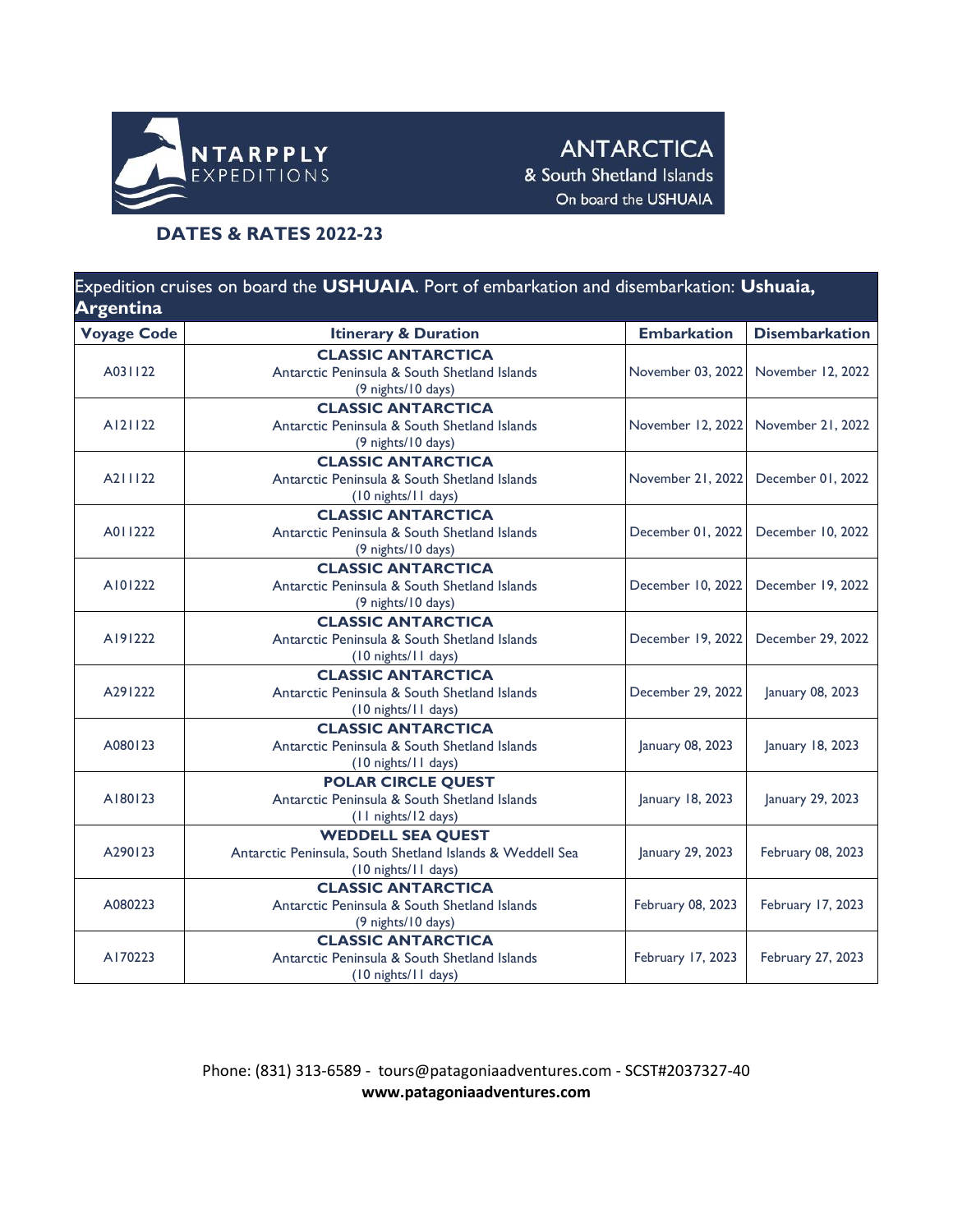

## **ANTARCTICA**

& South Shetland Islands On board the USHUAIA

| A270223 | <b>CLASSIC ANTARCTICA</b><br>Antarctic Peninsula & South Shetland Islands<br>(9 nights/10 days) | February 27, 2023 | March 08, 2023 |
|---------|-------------------------------------------------------------------------------------------------|-------------------|----------------|
| A170323 | <b>CLASSIC ANTARCTICA</b><br>Antarctic Peninsula & South Shetland Islands<br>(9 nights/10 days) | March 17, 2023    | March 26, 2023 |
| A260323 | <b>CLASSIC ANTARCTICA</b><br>Antarctic Peninsula & South Shetland Islands<br>(9 nights/10 days) | March 26, 2023    | April 4, 2023  |

## **RATES 2022-23**

All rates are quoted in US Dollars per person, based on twin or triple occupancy. Two dedicated Premier single cabins are available at a special single rate.

**Special rates for families** - A child (under 16 years) accompanied by two adults will be free of charge in a triple Superior cabin or triple Suite (see rates below).

|                                                                                                                                                 |                              | <b>Cabin Categories:</b>  |                                        |        |                                                  |             |                             |
|-------------------------------------------------------------------------------------------------------------------------------------------------|------------------------------|---------------------------|----------------------------------------|--------|--------------------------------------------------|-------------|-----------------------------|
| Voyage:                                                                                                                                         | <b>Plus</b><br><b>Triple</b> | Standard Standard<br>Twin | <b>Standard</b><br><b>Plus</b><br>Twin | Twin   | <b>Premier Premier Superior</b><br><b>Single</b> | <b>Twin</b> | <b>Suite</b><br><b>Twin</b> |
| A031122<br><b>CLASSIC ANTARCTICA</b><br>Antarctic Peninsula & South Shetland Islands<br>(9 nights/10 days)                                      | 4,860                        | 5,210                     | 6,640                                  | 7,890  | 9,470                                            | 8,350       | 8,780                       |
| A121122, A011222, A101222, A170323 & A260323<br><b>CLASSIC ANTARCTICA</b><br>Antarctic Peninsula & South Shetland Islands<br>(9 nights/10 days) | 5,730                        | 6,140                     | 7,800                                  | 9,280  | 11,120                                           | 9,830       | 10,330                      |
| A211122<br><b>CLASSIC ANTARCTICA</b><br>Antarctic Peninsula & South Shetland Islands<br>$(10$ nights/11 days)                                   | 6,370                        | 6,820                     | 8,670                                  | 10.310 | 12,360                                           | 10.920      | 11,480                      |

Phone: (831) 313-6589 - tours@patagoniaadventures.com - SCST#2037327-40 **www.patagoniaadventures.com**